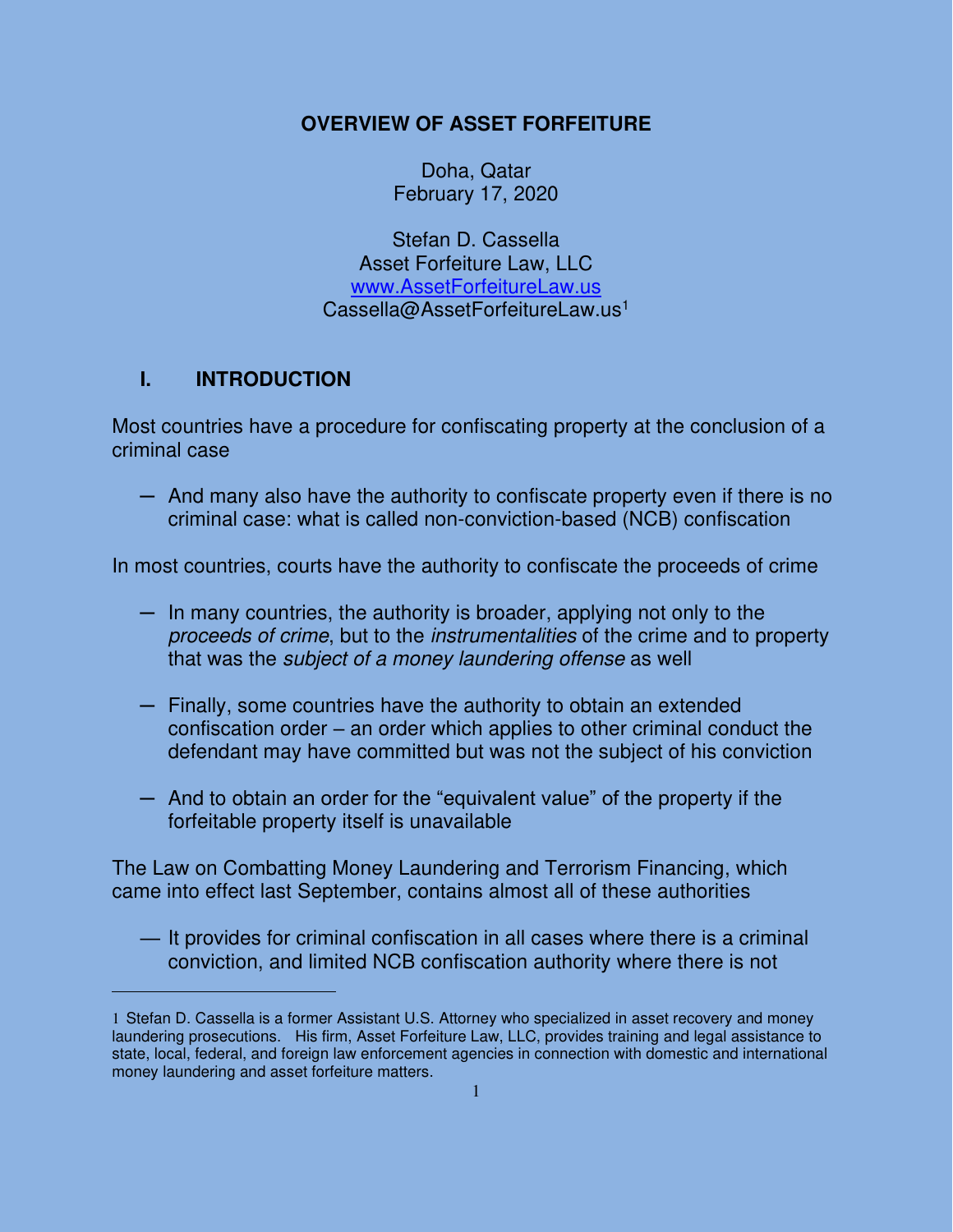- It authorizes the confiscation of proceeds and instrumentalities of any crime, property that is commingled with the proceeds, and property that is the subject of a money laundering offense
- And with respect to the proceeds of the crime, it authorizes the confiscation of property of equivalent value in criminal cases.
- The only thing I'm not clear on is whether the confiscation authority is limited to the crime for which the defendant is convicted, or if it applies to other criminal conduct the defendant may have committed but was not the subject of his conviction
- From my reading of Art. 89, it appears to be limited to the offense for which the defendant was convicted
- If so, it would be similar to the law in the United States on that point

Our task now is to explain what these terms mean, so that everyone understands what property is subject to confiscation

- What steps can be taken to preserve that property pending conviction
- What the Government has to prove to obtain a confiscation order
- And what must be done to protect the rights of innocent third parties

The goal is to make you feel comfortable using the new law so that the confiscation of property in criminal cases becomes a routine part of every criminal investigation and prosecution.

#### **II. WHY DO FORFEITURE**

First, we should talk about why all of this is necessary

— Why should we include the financial aspects of the crime in the criminal investigation?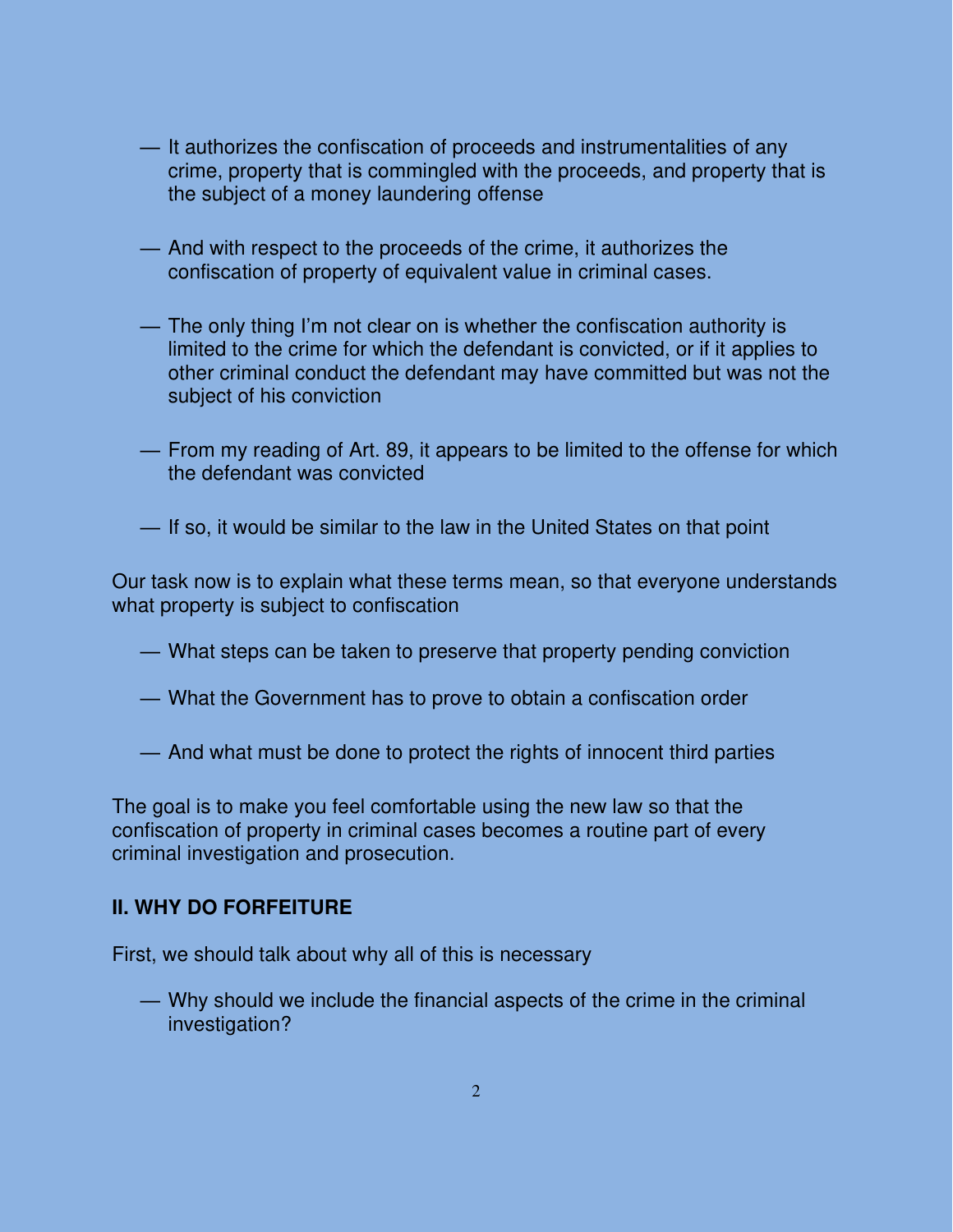— And why should we make the effort to obtain a confiscation order There are lots of reasons to invest the time to do an asset forfeiture case

- Kaley v. United States, 571 U.S. 320, 323 (2014) (forfeiture serves to punish the wrong-doer, deter future illegality, lessen the economic power of criminal enterprises, compensate victims, improve conditions in crime-damaged communities, and support law enforcement activities such as police training);
- 1. Punish the wrongdoer
	- don't just put him jail; take away the fruits of the crime;
	- make him pay a judgment equal to the proceeds he received, even if he has spent the money, and even if he has reimbursed the victim
	- in a money laundering case, make the defendant pay a judgment equal to the amount of money that he laundered whether he kept the money or not
		- $\circ$  United States v. Peters, 732 F.3d 93, 98-99,101 (2nd Cir. 2013) (the purpose of forfeiture is punishment; that is what distinguishes forfeiture from restitution and other remedial tools; restitution puts the defendant and the victim back in the position they were in before the crime occurred; forfeiture punishes the defendant by forcing him to pay the gross receipts of the crime, not just his net profit);
- 2. Deter other wrongdoers
- the point of committing the crime was to make money
- ⎯ if the defendant does not get to keep the money, there is less incentive for the next person to commit the same offense
	- o United States v. Martin, 662 F.3d 301, 309 (4th Cir. 2011) (Criminal forfeiture is part of the defendant's sentence; its purpose is "to deprive criminals of the fruits of their illegal acts and deter future crimes");
- 3. Incapacitation: Take away the tools of the trade and the economic resources
	- we don't want drug dealers to keep the airplane so they can use it again,
	- the same is true for letting the child pornographer keep the computer and cameras that he used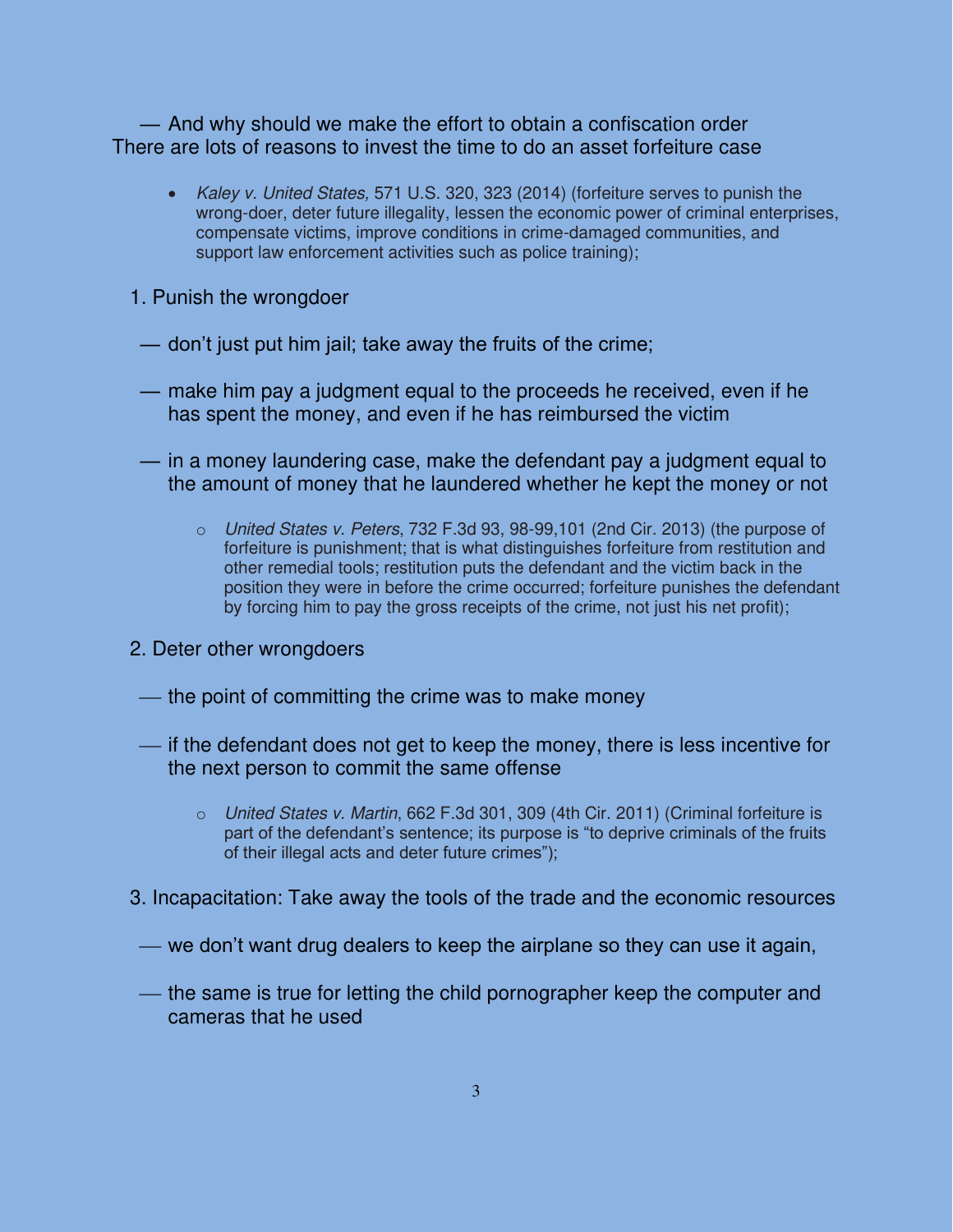- or letting the money launderer keep the business through which he laundered his money
- 4. Disrupt the organization
	- money is the glue that holds organized criminal enterprises together; they have to recycle the money to keep the scheme going
	- ⎯ it is harder for a drug organization to replace the money than to replace the drugs
	- taking the money does more to interrupt the cycle of drug trafficking than any number of buy/bust arrests
	- the same is true for persons engaged in wildlife trafficking; seizing the money flowing from Asian markets back to the poaching enterprises is more effective than arresting the guy with the truck and the gun in Africa
	- figuring out how terrorism is financed, and taking away the money before it can be used, is a critical part of the anti-terrorism effort
	- and seizing money destined for sanctioned countries like N. Korea and Iran disrupts their ability to evade those sanctions
- 5. Get money back to the victim
	- forfeiture is a more effective way of recovering money for victims than ordering the defendant to pay restitution
		- $\circ$  United States v. Blackman, 746 F.3d 137, 143 (4<sup>th</sup> Cir. 2014) ("The Government's ability to collect on a [forfeiture] judgment often far surpasses that of an untutored or impecunious victim of crime . . . Realistically, a victim's hope of getting paid may rest on the Government's superior ability to collect and liquidate a defendant's assets" under the forfeiture laws);
- 6. Protect the community
- Taking guns off the street is an obvious way to protect the community, but other ways are more subtle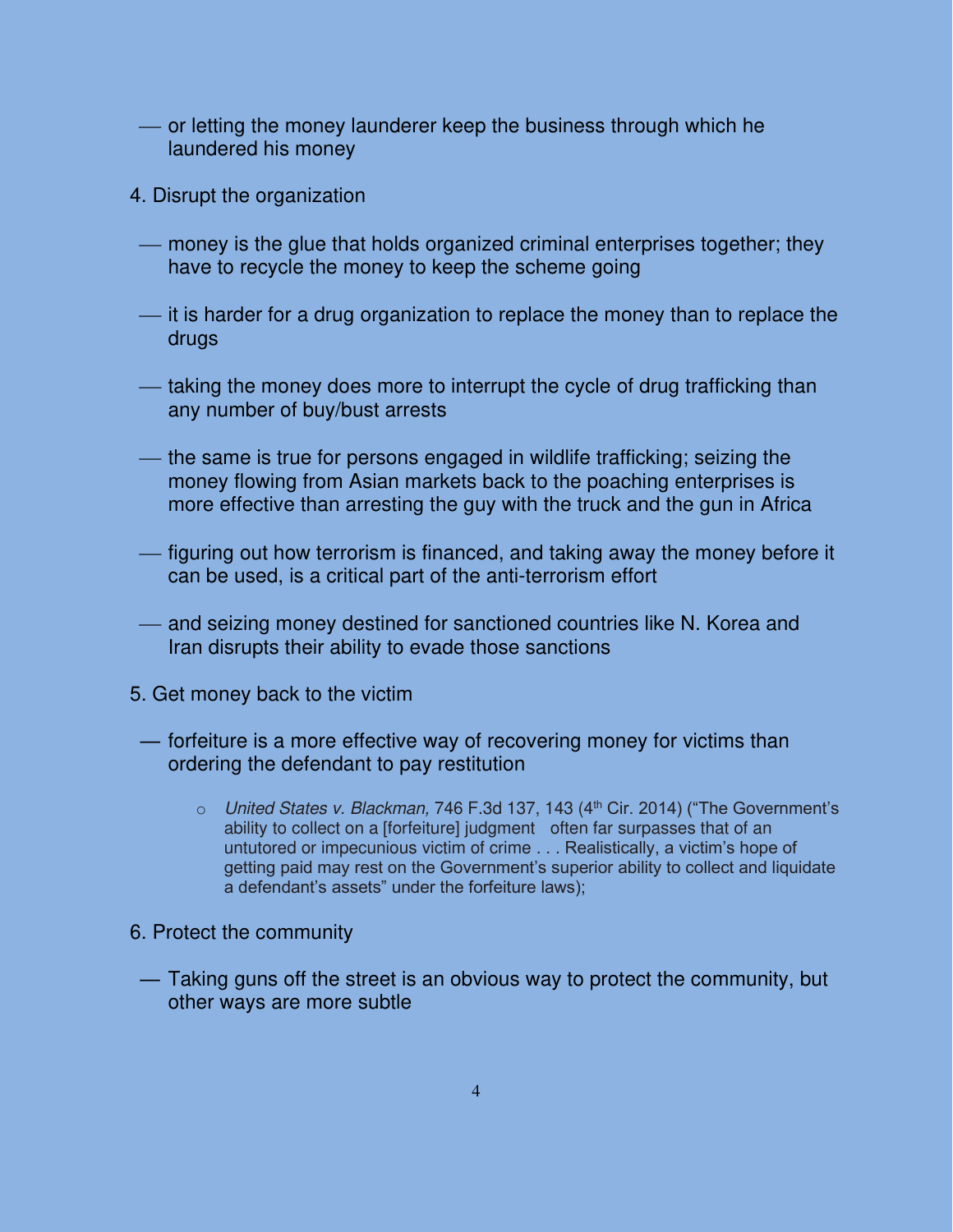- you don't want organized crime or drug organizations that have acquired great wealth use it to control markets or institutions
- you don't want to let corrupt leaders of developing countries use your financial system to loot their treasuries and safeguard a nest egg to use when they have to go into exile
- and forfeiture ensures that the playing field is level, so that people trying to run businesses honestly don't have to compete with capital from illegal sources
- 7. Recycle the money
	- ⎯ forfeited funds used to fund law enforcement programs.
	- and some forfeited property can be put into official use or handed over to community organizations
	- ⎯ this is the controversial feature of forfeiture

## **III. WHAT CAN YOU FORFEIT?**

Art. 89 authorizes the court to order the confiscation of "funds constituting the proceeds of crime"

- the term "proceeds of crime" is defined in Art. 1 as any "funds derived or obtained, directly or indirectly," from committing any felony or misdemeanor
- in turn, "funds" is defined as "assets or property of any kind": tangible or intangible, moveable or immoveable
- let's see what all of this means

### **What kinds of property may be confiscated?**

First, notice that the definition of "funds" is very broad

- the property subject to confiscation is not limited to money, but could include cars, boats, and buildings as well as bank accounts, and contract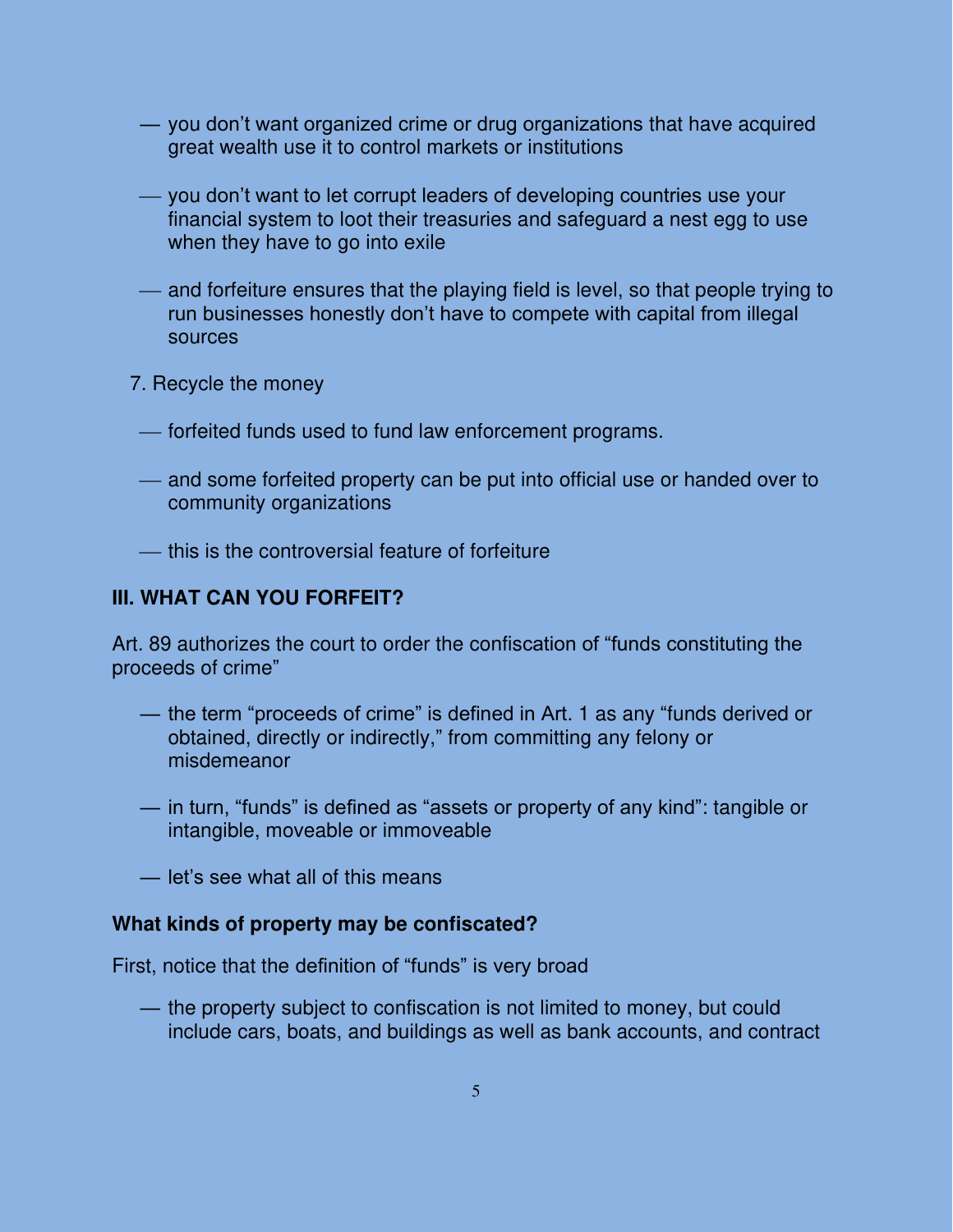rights, licenses, patents, interests in trust funds and all manner of intangible property

### **What are "proceeds"?**

What constitutes proceeds in most cases is fairly obvious

- it's whatever the defendant acquired as a result of the offense, or stated differently, what he would not have "but for" having committed the offense
- usually that's expressed in terms of his gross receipts without any reduction for costs
- but I will return to that point in a minute

If a person sold drugs, the money that he received is the proceeds

- $-$  If he robbed a bank, the money that he stole is the proceeds
- ─ If he took a bribe, the bribe money is the proceeds
- $-$  If he *paid* a bribe, whatever he got in return would be the proceeds
	- $\bullet$   $E.q.$  if a contractor obtains a contract by paying a bribe or kickback, the contract itself would be the proceeds of the crime

### **Appreciation and other traceable property**

The scope of the term "proceeds" can actually be quite broad:

- proceeds include any property traceable to the proceeds,
- In fact, Art. 89 refers specifically to funds "derived from or exchanged for such proceeds"
- $-$  if the person who sold drugs or robbed a bank used the money to buy a car, the car can be confiscated as property traceable to, or derived from, the crime
- $-$  and that is true regardless of how much time has passed or how many times the property as changed form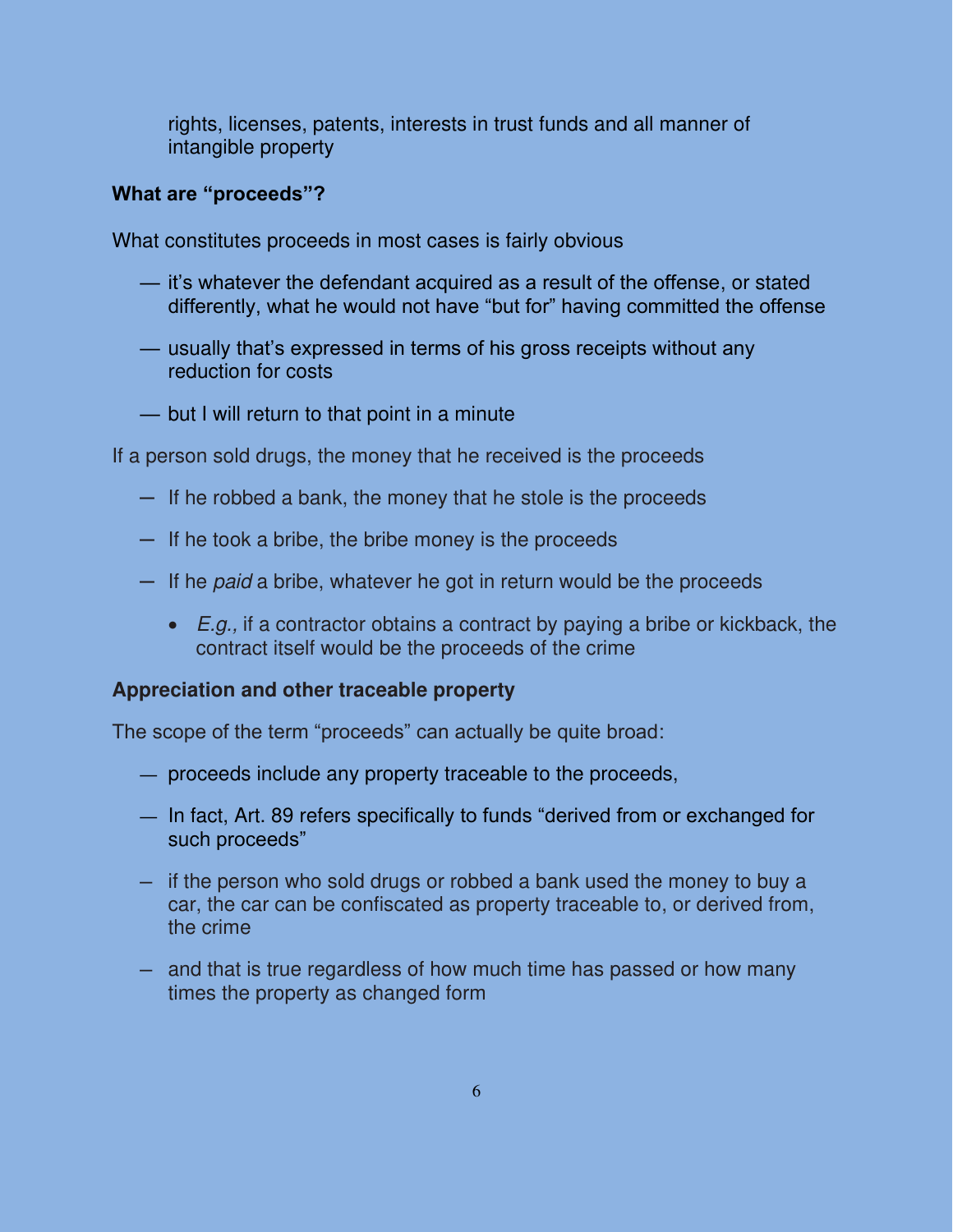- ─ if a defendant uses the proceeds of his crime to buy a car, uses the car as collateral for a loan, and uses the loan proceeds to buy a boat, the boat is traceable to the crime and is subject to confiscation
- ─ or if he uses criminal proceeds to gamble at the casino and hits the jackpot, the gambling winnings are traceable to the crime and subject to confiscation
	- $\circ$  United States v. Tolliver, F.3d . 2020 WL 465740 (6th Cir. Jan. 29, 2020) (commission that a third-party money launderer is paid is forfeitable as property involved in money laundering, and when the defendant uses that money to gamble, his winnings are forfeitable as property traceable to such property);

Traceable property also includes appreciation and income derived from the property

- a person who buys a lottery ticket for one dollar and wins a million dollars forfeits the entire million, because the ticket appreciated in value
	- o United States v. Betancourt, 422 F.3d 240, 251 (5th Cir. 2005) (if defendant buys a lottery ticket with drug proceeds, the lottery winnings are traceable to the offense even though the value of the ticket appreciated enormously when it turned out to contain the winning number);
- Or if he invests his money in a beach house and rents it out, the rental income would be proceeds

I mentioned that proceeds is often defined as whatever the defendant would not have "but for" having committed the offense

- Under the "but for" test, an entire business, and all of its revenue and assets, are subject to forfeiture if the business would not exist but for the investment of criminal proceeds to start the business or to keep it going.
	- $\circ$  United States v. Warshak, 631 F.3d 266, 329-330 (6th Cir. 2010) (all proceeds of defendant's business are forfeitable because the business was "permeated with fraud;" but even if a part of the business was legitimate, the proceeds of that part are nevertheless forfeitable if the legitimate side of the business would not exist but for the "fraudulent beginnings" of the entire operation);
	- $\circ$  United States v. Smith, 749 F.3d 465, 488-89 (6<sup>th</sup> Cir. 2014) (following Warshak; if business is so pervaded by fraud that its revenue stream would not have existed but for the fraud, any asset derived from that revenue stream is forfeitable as proceeds);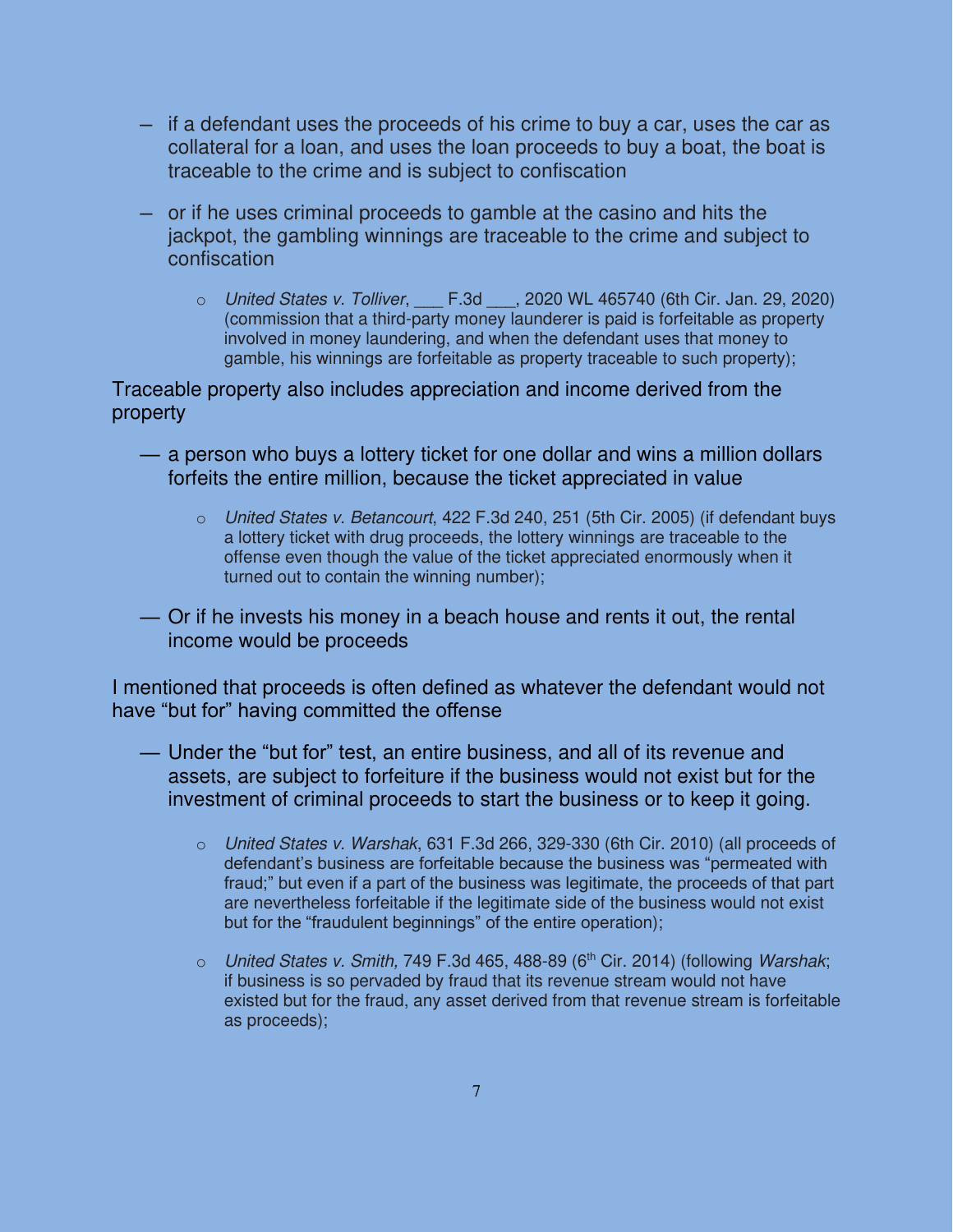## **Directly or indirectly**

Notice that the definition of "proceeds" includes property obtained "directly or indirectly"

- What is property that the defendant obtained "indirectly"?
- It would include property obtained by a third party such as the defendant's corporation or his family member – to whom the defendant directed the proceeds to be paid
	- $\circ$  United States v. Peters, 732 F.3d 93, 102 (2nd Cir. 2013) (because the statute makes defendant liable for property obtained "directly or indirectly," he is liable for proceeds obtained by a corporation that he dominates or controls, even if he did not obtain the money himself);
- It could also include some benefit that the defendant received as collateral consequence of committing the crime
- All that is required is a causal nexus between the crime and the property
- For example, if there is a Government program that provides housing at a lower rate for persons with low income, and the defendant lies on his application for such housing, claiming that he has low income, the money he saves would be proceeds obtained "indirectly"
	- $\circ$  United States v. Torres, 703 F.3d 194, 199 (2d Cir. 2012) (all that is required is a "causal nexus between the wrongdoer's possession of the property and her crime"; rent money that defendant saved or retained as a consequence of the crime is proceeds obtained "indirectly");

So, in the case of a contract obtained by fraud, or by paying a bribe or kickback, all of the payments on the contract would be proceeds because they would not have been obtained but for the crime

> o United States v. Farkas, 2011 WL 5101752, \*3 (E.D. Va. Oct. 26, 2011) (any money defendant derived from a business that would not have existed but for his fraud is property obtained "indirectly" from the fraud);

### **Net v. Gross**

As I've said, while your law doesn't address this specifically, there should be no deduction for the cost of committing the crime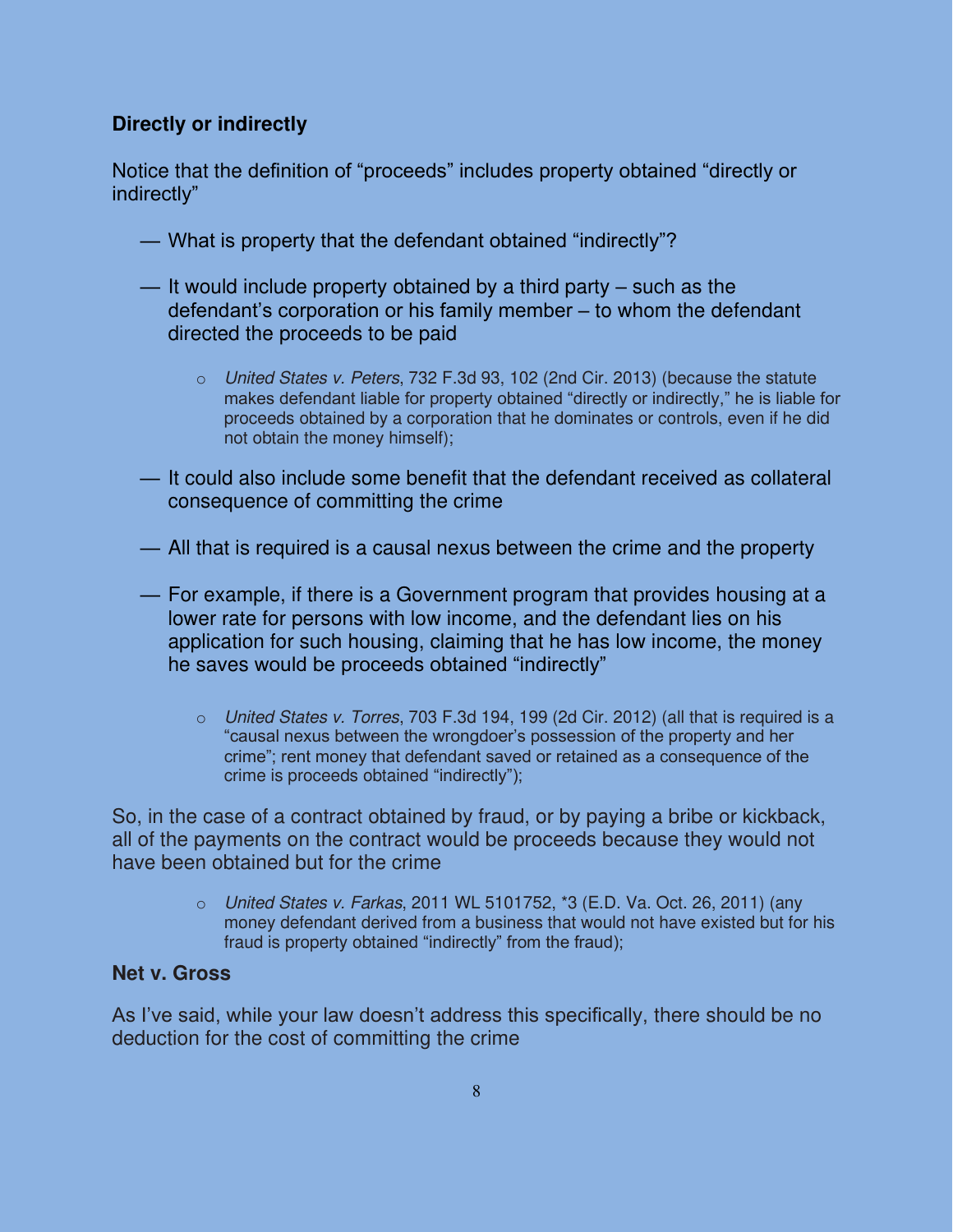- o United States v. Peters, 732 F.3d 93, 101 (2nd Cir. 2013) (the purpose of forfeiture is punishment; forfeiting defendant's profits is not punishment because it merely returns him to the economic position he occupied before he committed the offense; therefore, defendant must forfeit the gross receipts);
- ─ The drug dealer does not get to deduct the cost of the drugs
	- o United States v. McHan, 101 F.3d 1027, 1041-42 (4th Cir. 1996) (gross proceeds forfeitable in drug case);
- A person who embezzles money from his employer, or mismanages someone's investment plan, or steals money from a Government program does not get to deduct his costs
	- o United States v. Bodouva, 853 F.3d 76 (2nd Cir. 2017) (forfeiting gross proceeds of embezzlement);
	- $\circ$  United States v. Uddin, 551 F.3d 176, 181 (2d Cir. 2009) (affirming forfeiture of gross proceeds under § 981(a)(2)(A) in a criminal forfeiture cases involving food stamp fraud; defendant must forfeit the amount he received from the Government for the food stamps without credit for the amount he had to pay for them);
- ─ The person who obtains business by paying a bribe or kickback does not get to deduct the amount of the bribe or kickback

There is some question, however, as to whether the person who obtains a contract by fraud or bribery, but who performs the work, gets to deduct the cost of that work or of the goods he provides

> $\circ$  United States v. Martin, 2014 WL 221956,  $*5$  (D. Idaho Jan. 21, 2014) (contractor who obtains a Government contract by falsely claiming eligibility for a program for disadvantaged businesses must forfeit the net profits, not the gross proceeds, of the fraudulently-obtained contracts);

### **Commingled property**

Art. 89 is not limited to the proceeds of the crime and property traceable to those proceeds

- It also authorizes the confiscation of funds "intermingled with such proceeds"
- So, if the defendant puts \$10,000 in criminal proceeds into a bank account that contains another \$20,000 and commingles the money, the entire \$30,000 would be subject to confiscation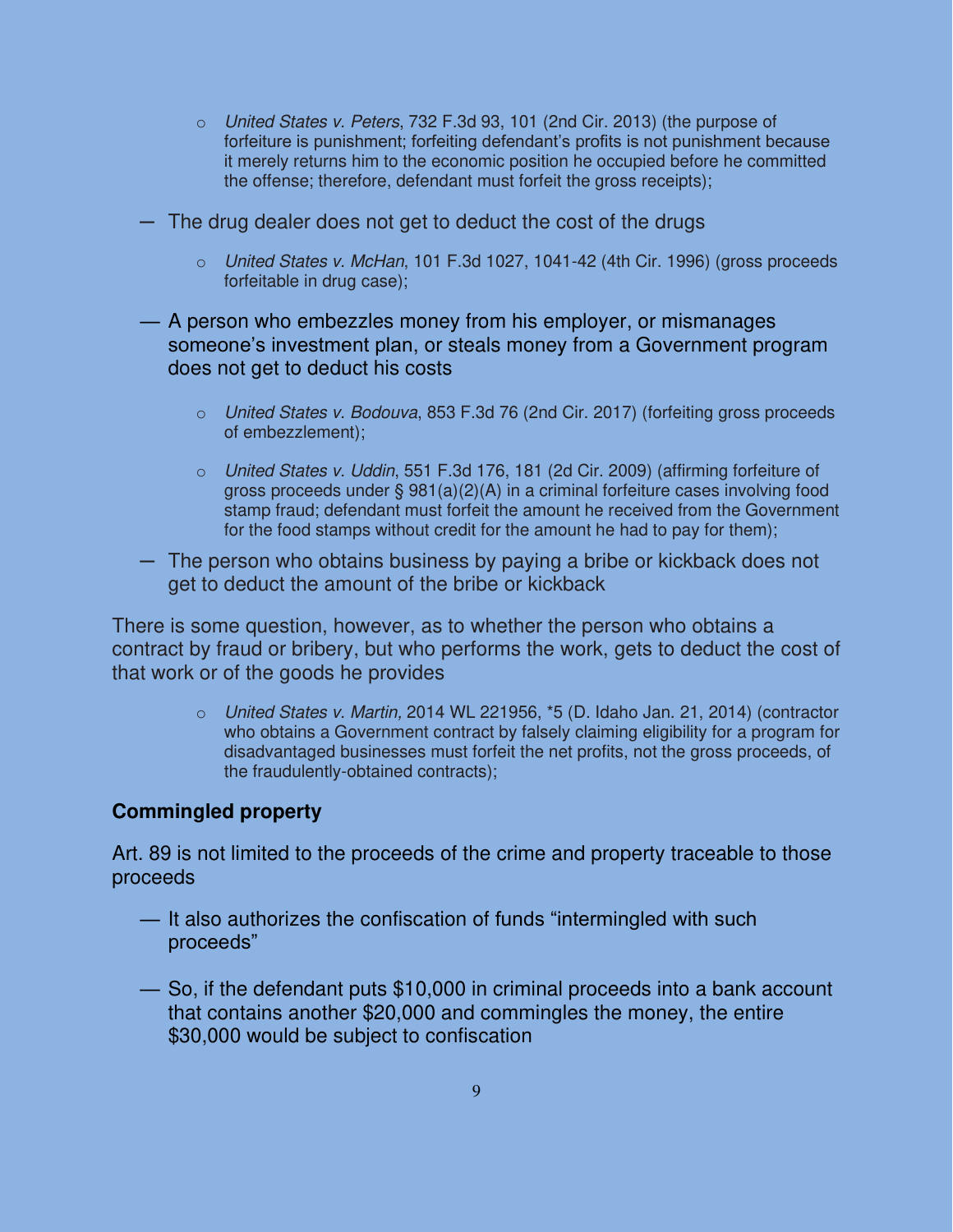— Or if he uses \$10,000 in criminal proceeds as the down payment on a car, and pays for the rest of the car with \$20,000 in untainted money, the entire car could be confiscated because it is the result of commingling the money

#### **Property of equivalent value**

Finally, Art. 89 says that the court may order the confiscation of funds that correspond to the value of the criminal proceeds

- So, if the defendant has spent his criminal proceeds on wine, women and song
- Or he has placed the money in a foreign bank account where it cannot be recovered
- Or if it simply cannot be determined what happened to the criminal proceeds
- The court may order the defendant to pay a sum of money equal to the value of the missing proceeds,
- Or it may order the confiscation of some untainted property that the defendant owns that is equivalent in value to the missing proceeds
- These are sometimes called "substitute assets"

For example, if the defendant made \$3 million dollars selling weapons to an arms dealer in violation of Qatari law, but it is not possible to recover that money

- But the defendant has another \$3 million in a bank account, or owns a \$3 million estate that he inherited from his grandfather
- The court could order the forfeiture of the bank or the estate in substitution for the missing proceeds of the illegal arms deal.

### **2. Instrumentalities**

Art. 89 directs the court to order the confiscation not only of the proceeds of the offense, but the "instrumentalities" used to commit the offense as well

— Such "instrumentalities" are often called facilitating property, though that is a somewhat broader term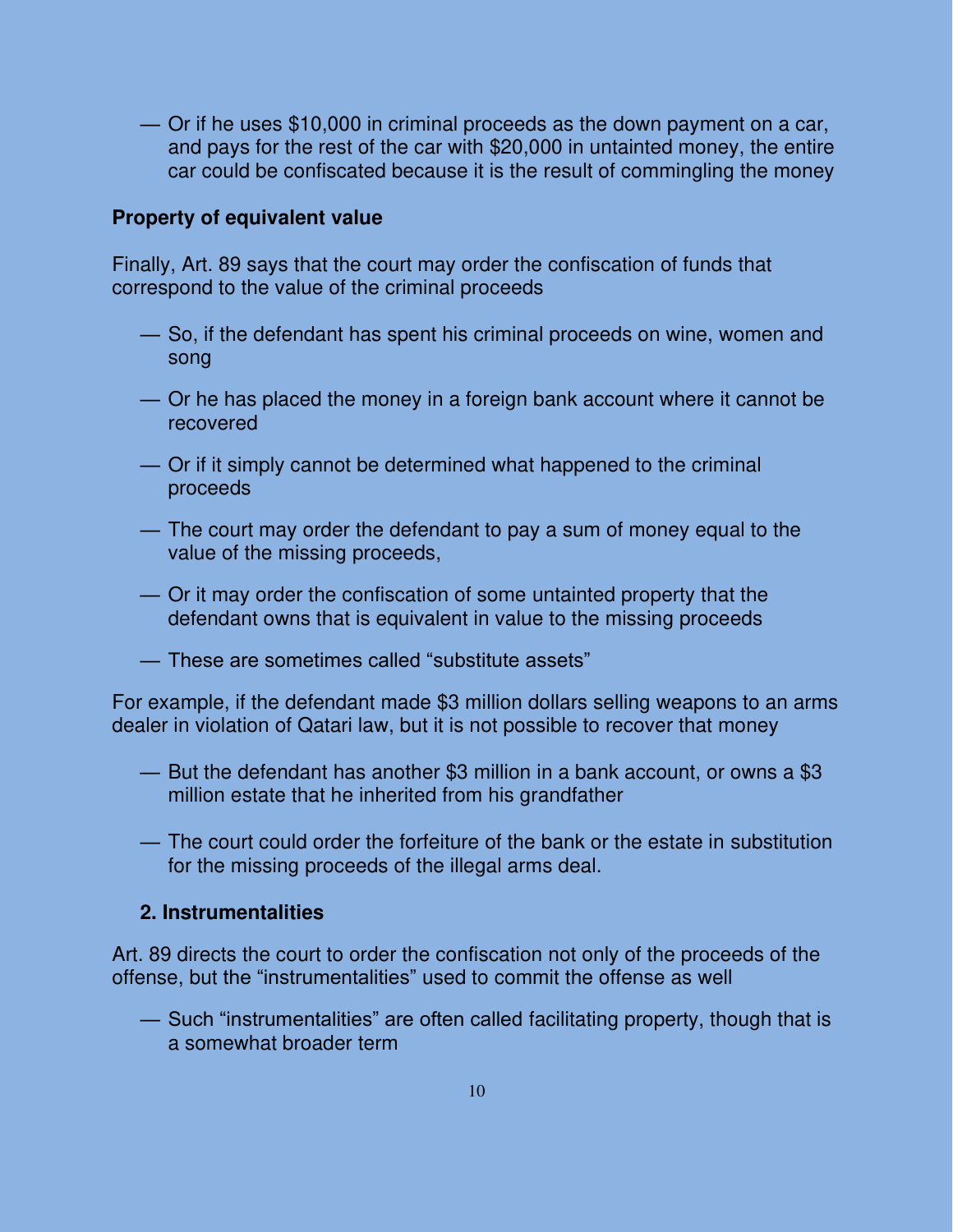- The gun used to commit an armed robbery is certainly an instrumentality of the offense; the car the robber used to make a get-away, or the house where he stashed the loot, would probably fall into the broader category
- Allowing for the uncertainty caused by translation, I will assume that the broader term was intended in Art. 89

Facilitating property is anything that makes the crime easier to commit or harder to detect

- o United States v. Schifferli, 895 F.2d 987, 990-91 (4th Cir. 1990) (dentist's office "provided an air of legitimacy and protection from outside scrutiny," and thus made the crime of writing false prescriptions less difficult to commit and "more or less free from obstruction or hindrance";
- o United States v. Huber, 404 F.3d 1047 (8th Cir. 2005) (facilitating property is anything that "makes the prohibited conduct less difficult or more or less free from hindrance");

In cases stretching back over decades, courts have upheld the forfeiture of real property, vehicles, and other personal assets as facilitating property

- o United States v. Rivera, 884 F.2d 544, 546 (11th Cir. 1989) (defining facilitating property broadly to include cows and horses used to make a heroin operation appear to be a working ranch);
- o United States v. Diaz, 413 Fed. Appx. 704, 708 (5th Cir. 2011) (real property where owner allowed drug dealers to park their tractor-trailers while waiting to transport drugs and money across the border forfeited as facilitating property);
- o United States v. Ortiz-Cintron, 461 F.3d 78, 80 (1st Cir. 2006) (residences where defendants packaged drugs and stored drug money, and where telephone calls were made, was forfeitable as facilitating property);
- $\circ$  United States v. Juluke, 426 F.3d 323, 326 (5th Cir. 2005) (property is subject to forfeiture as facilitating property even if only a portion of it was used to facilitate the offense; defendant's residence was forfeitable even though no drugs were found in the house because he parked his car containing heroin in the driveway and kept guns and currency in the house);
- $\circ$  United States v. Singh, 390 F.3d 168, 190 (2d Cir. 2004) (a medical license is forfeitable as facilitating property under section  $853(a)(2)$  if the doctor uses the license to distribute controlled substances in violation of the Controlled Substances Act; under section 853(b), property includes "rights, privileges, interests, claims, and securities");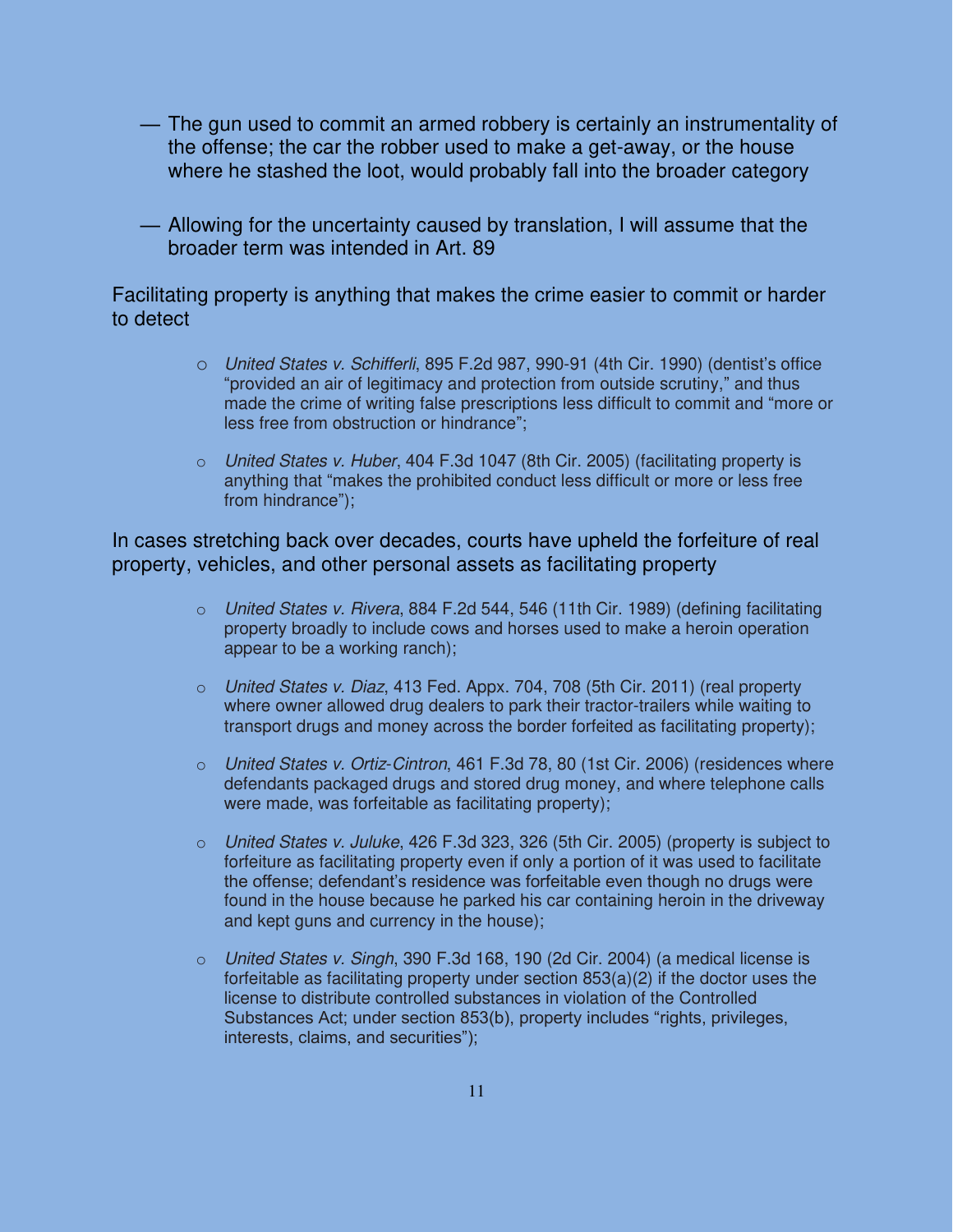- $-$  in fact, an entire business and/or all of its assets could be forfeited as facilitating property
	- $\circ$  United States v. \$7708.78 in U.S. Currency, 2011 WL 3489835, \*3 (S.D. Miss. Aug. 9, 2011) (facilitating property is anything that makes the crime "less difficult or more or less free from obstruction or hindrance;" a pharmacy used as a cover for the illegal distribution of drugs is forfeitable as facilitating property, and hence so are all of its assets; including funds in its bank accounts that include money traceable to legitimate sales);
	- o United States v. Segal, 432 F.3d 767, 779 (7th Cir. 2005) (if a business is forfeited, then so are all of its assets, including any subsidiary business that is wholly owned by the forfeited business; that there is no independent basis for the forfeiture of the subsidiary does not matter);

## **Instrumentalities in Money Laundering Cases**

What might be an instrumentality in a money laundering case?

If we are talking about concealment money laundering, it could be anything that allows the defendant to make the concealment easier or the underlying crime harder to detect

- For example, if the defendant conceals the source of illegally-derived money by commingling it with money from a legitimate source, the commingled money would be an instrumentality of the money laundering crime
	- o United States v. Aguasvivas-Castillo, 668 F.3d 7, 17 (1st Cir. 2012) (retailer who commingled \$4.4 million in food stamp fraud proceeds with legitimate funds "to shield the fraud" ordered to forfeit \$20 million);
- Or if he laundered his money by running it through his legitimate business, the entire business would be an instrumentality

### **Subject matter property**

Finally, Art. 89 directs the court to order the confiscation of property "constituting the subject of the offense"

- This term is particularly important in money laundering cases
- It means that property is subject to confiscation in a money laundering case if it is the subject of a money laundering transaction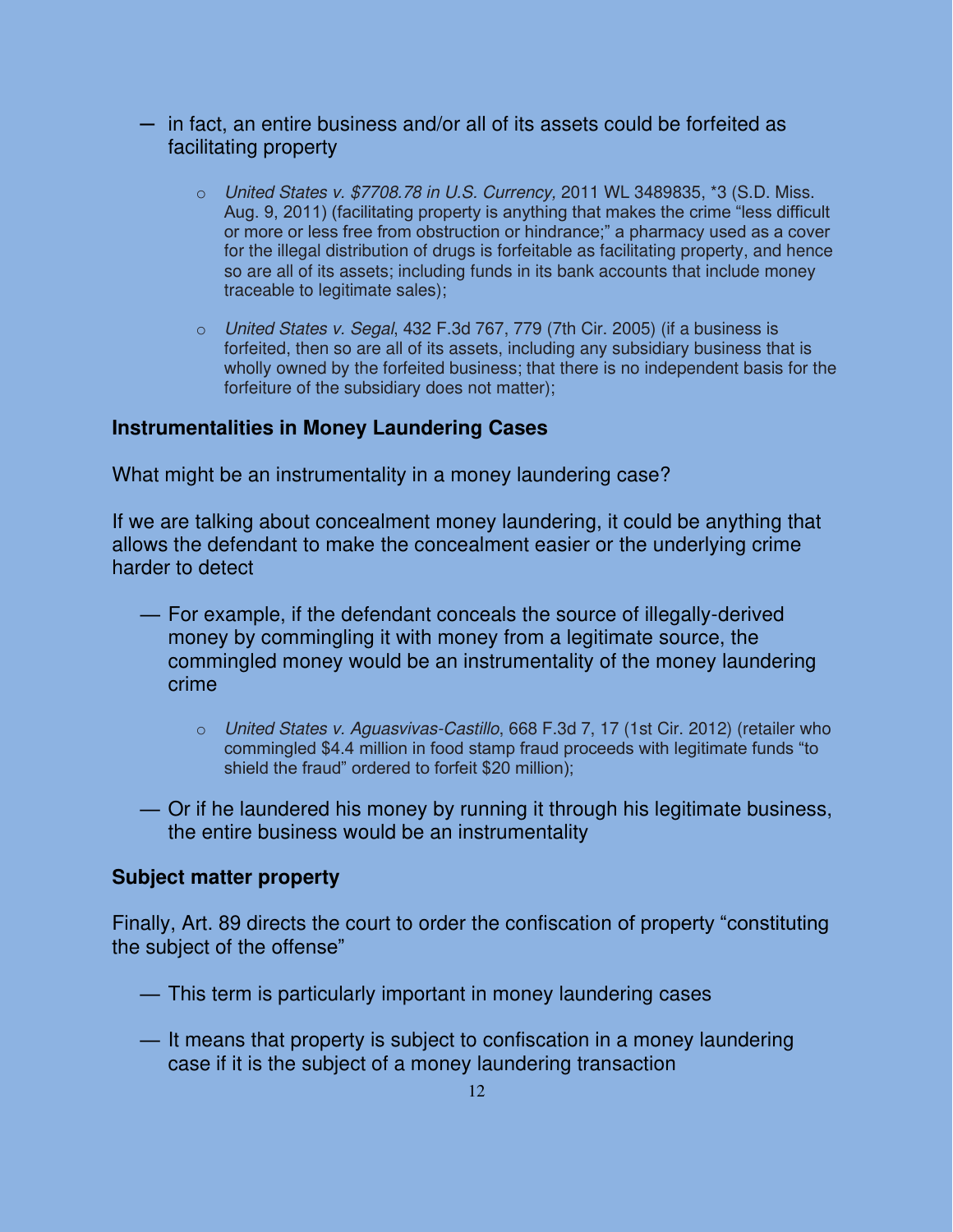- ─ For example, if the defendant launders his money by investing in real property or in securities, the real property and the securities would be subject to confiscation
- ─ This would be true even if only a fraction of the investment were traceable to illegally-derived money
	- o United States v. Beltramea, 2016 WL 427096, \*6-7 (N.D. Iowa Feb. 3, 2016) (defendant's use of fraud proceeds to pay for improvements to real property was a money laundering offense, making the property forfeitable in its entirety as the "object" of the offense);

# **IV. OVERVIEW OF FORFEITURE PROCEDURE**

That is what can be forfeited in a criminal case

— Now we need to talk about the procedure for getting a confiscation order

This is my list of steps to take to obtain a confiscation order:

- 1. Make the financial investigation part of the criminal investigation from the beginning
- 2. Preserve the Property Pending Trial.
- 3. Ask for a confiscation order at sentencing
- 4. Follow the requirements for giving notice to third parties

Let's talk about each of those

### **Making the financial aspects part of the criminal investigation**

It is important not to wait until the defendant is convicted and is being sentenced to think about confiscation

- To the contrary, a financial investigation aimed at locating proceeds of the crime and other assets of the defendant must be part of the criminal investigation from the beginning
- Indeed, Art. 49 specifically authorizes the Public Prosecution to investigate, and "order parallel financial inquiries" to identify the financial aspects of criminal activity while the criminal investigation is underway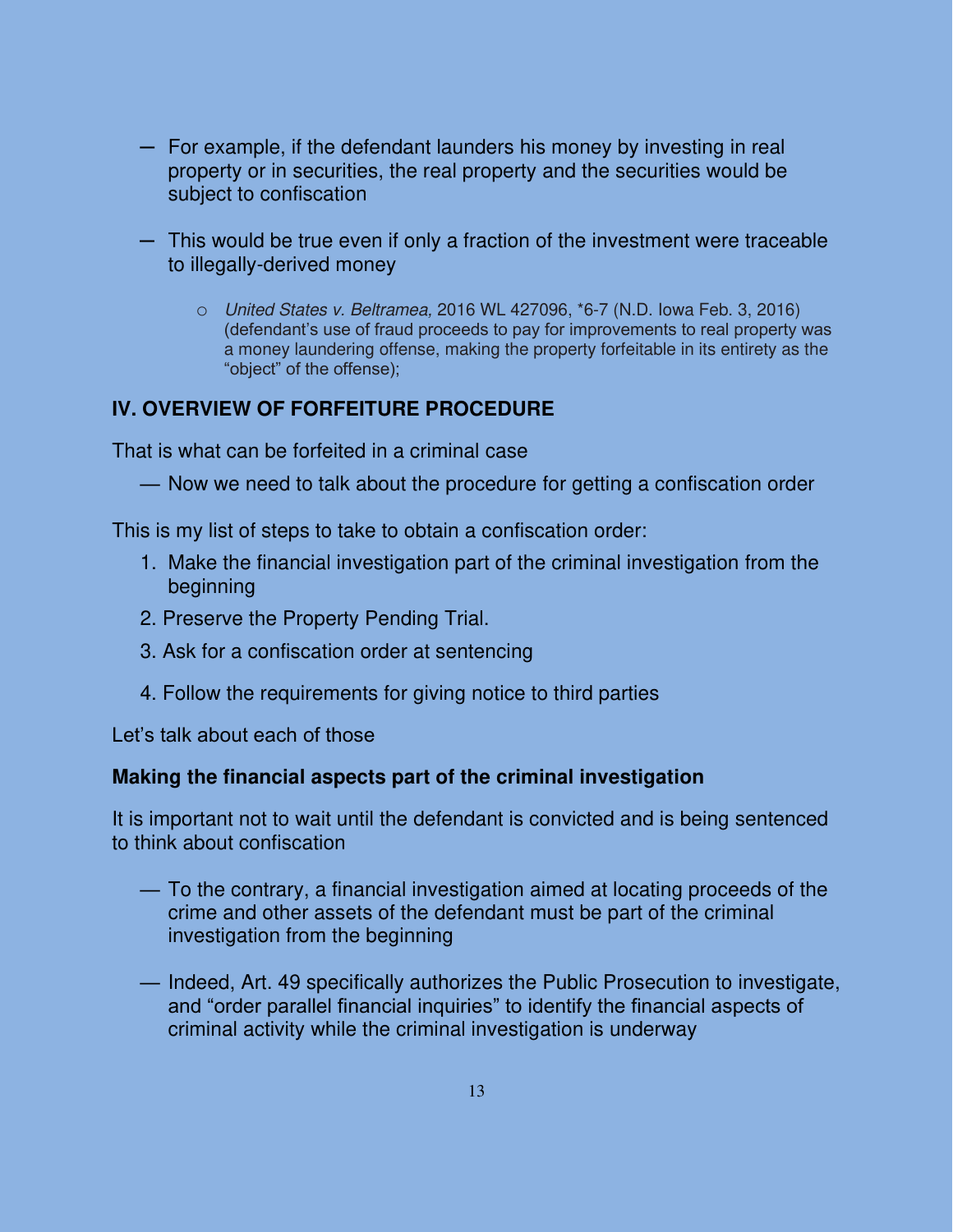There are several reasons why this is important:

- 1. The financial investigation may aid in proving the crime
	- ─ For example, showing that a public official has more assets than can be explained by his public salary can aid in proving that he is corrupt
	- $-$  And following the money can aid in identifying other parties to the crime and their relationship to each other
- 2. Failure to include a financial investigation can lead to missing the opportunity to bring a money laundering case as part of the prosecution
- 3. If you wait until the end of the case to try to locate the defendant's assets, you will likely find that they have disappeared
- If you want to get a confiscation order, you need to do the financial investigation at the beginning of the case, not the end
- And you need to freeze or seize the property to preserve it pending trial
- Otherwise, it will be too late

The most important parts of a financial investigation are the interviews with cooperating witnesses

- That is, persons who were part of the criminal enterprise and who know how and where the defendant kept or laundered his money
- And obtaining bank records and other documents

Art. 53 provides that the Public Prosecutor may serve compulsory process on financial institutions and anyone else to produce records that "may help" in identifying and tracing the proceeds of crime

- Moreover, Art. 54 provides the person who receives the request for records may not disclose the request to anyone
- And Art. 55 provides that the Public Prosecutor may seize electronic records, such as emails and text messages, that "may help" in the investigation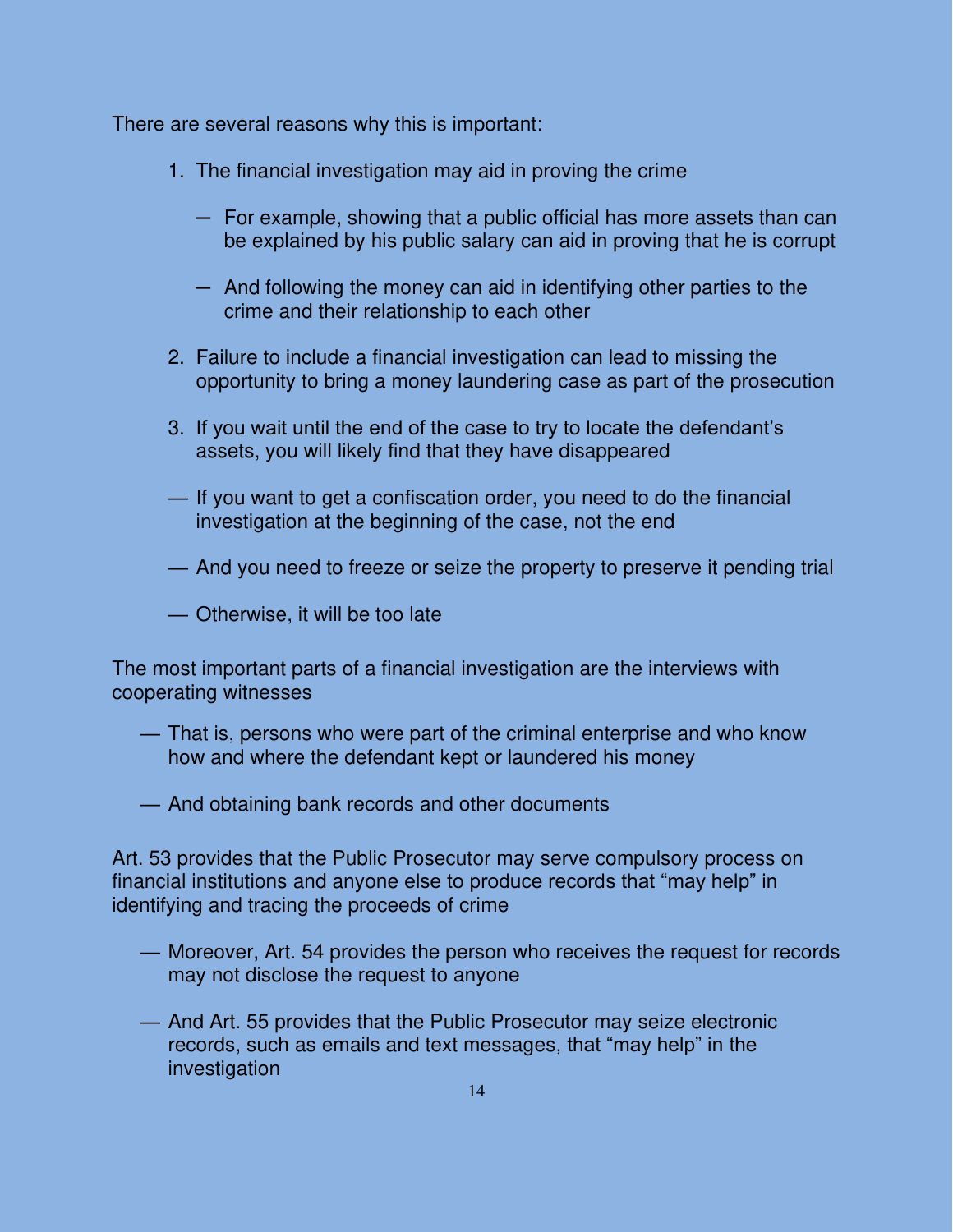So, as part of any criminal investigation, the investigators will want to use these tools to determine if the defendant, in addition to committing the predicate offense, has engaged in money laundering

— And to identify and locate the proceeds of the offense.

### **Freezing and seizing assets**

In a criminal case, no confiscation order may be made until the defendant is convicted

— So, it is critical that any property identified as subject to confiscation during the investigation be frozen or seized to preserve it pending trial and conviction

Freezing an asset means to leave it in the possession of its custodian subject to an order prohibiting its transfer, conversion, disposition or movement (Art. 1)

— For example, the Public Prosecutor could decide to freeze an investment account rather than liquidate it and take possession of the proceeds

Seizure, on the other hand, means to take physical possession or control of the asset (Art. 1)

- Generally, you would want to seize assets that were in the possession of the defendant
- And you might want to seize assets that are easily moved like funds in a bank account – even if they are in the possession of a third party, such as bank – if you want to be certain that they do not disappear

Art. 51 and 57 provide that the Public Prosecutor may, in the course of the investigation, freeze or seize proceeds and instrumentalities that may be subject to confiscation upon conviction

— And they both seem to allow the freezing or seizing of other property that may be subject to confiscation on the ground that the tainted property is unavailable and the untainted property is of equivalent value

I have struggled to understand the difference between Art. 51 and Art. 57.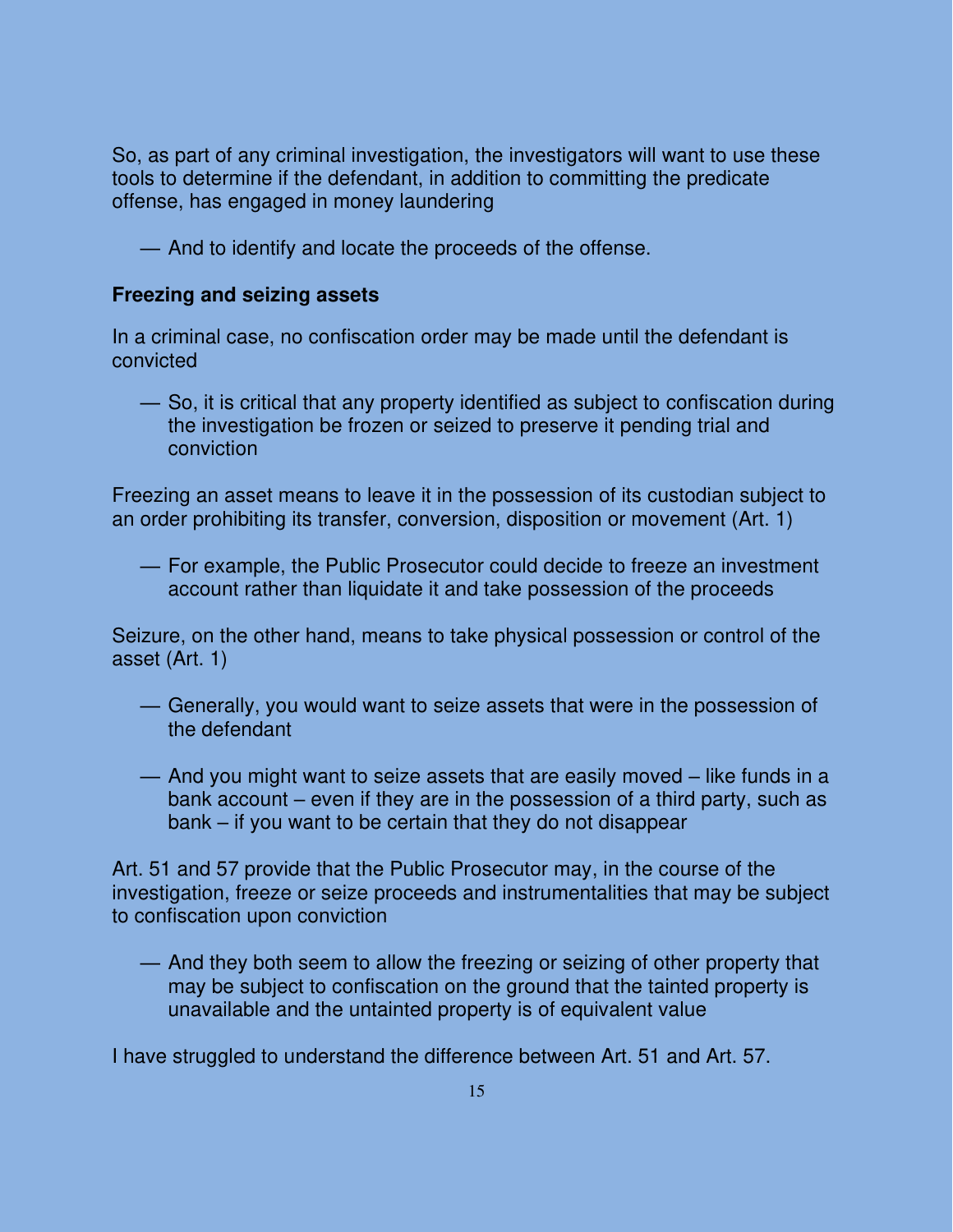- As I said, both appear to authorize the Public Prosecutor to freeze or seize proceeds and instrumentalities
- Art. 57 may be somewhat broader in the sense that it refers specifically to freezing and seizing "property of corresponding value" whereas Art. 51 refers more generally to proceeds, instrumentalities, "and the funds that are subject . . . to confiscation"
- If Art. 57 is broader, that may explain why it unlike Art. 51 contains a pre-condition to the freezing or seizing
- That is, the prosecutor may freeze or seize assets under Art. 57 only if he determines that doing so is necessary "to prevent any disposal of funds" that may be subject to confiscation.

In any event, notice that while a confiscation order may only be imposed by a court, a freeze or seizure order may be imposed by the Public Prosecutor without the intervention of a court

As if to emphasize the importance of freezing orders, Art. 83 makes it a criminal offense, punishable by 5 years in prison, for anyone to contravene a freezing order

### **Confiscation at Sentencing**

A confiscation order is generally imposed by the court as part of the defendant's sentence after he/she has been convicted

- This is where Art. 89 comes into play
- It says that "in the event of a conviction" for money laundering, terrorism financing or a predicate offense, the court shall issue a confiscation order
- Thus, issuing the order is mandatory

As I discussed earlier, Art. 89 then goes on to list the categories of property that may be confiscated:

— proceeds (including traceable and commingled property)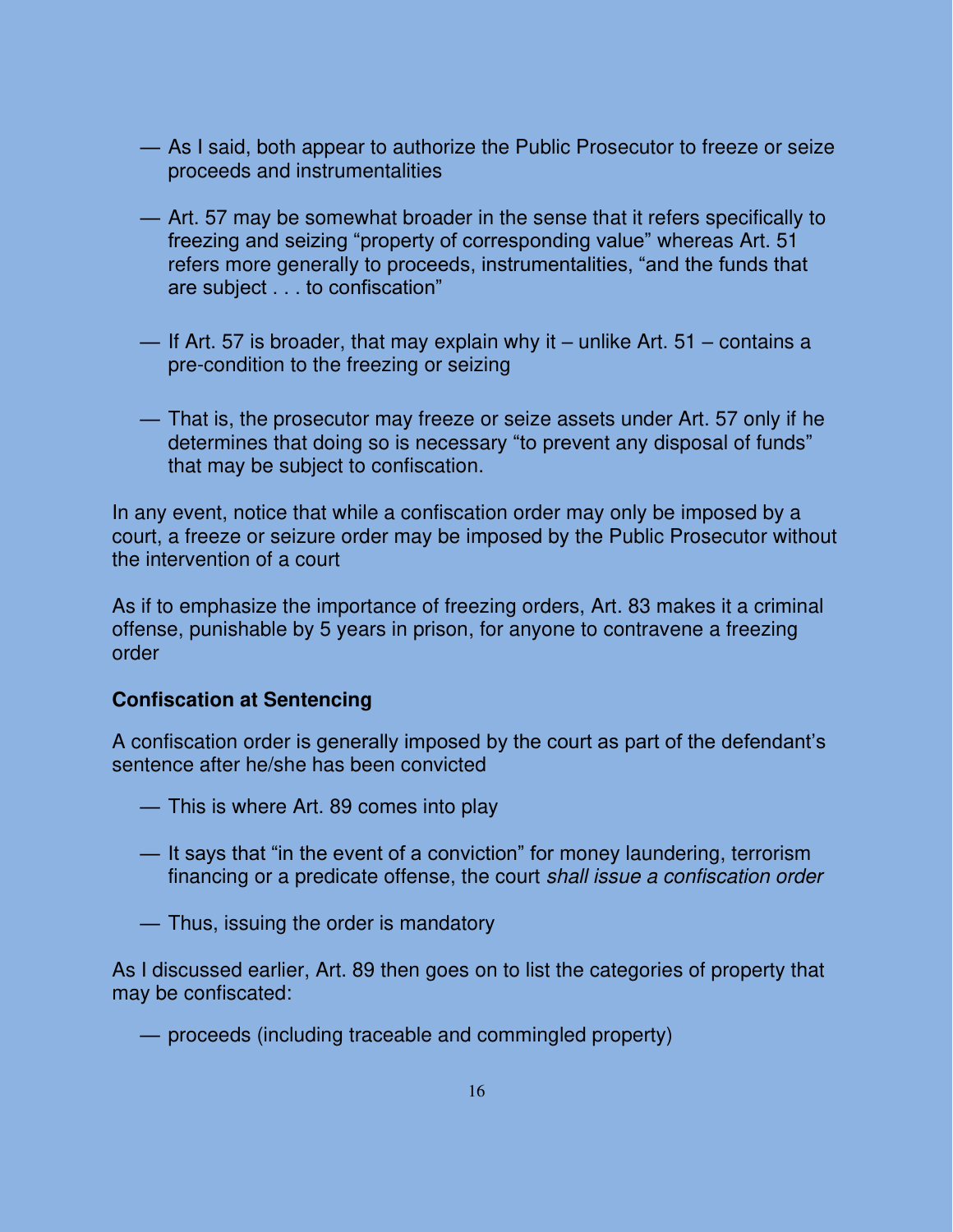- instrumentalities
- the subject of the offense (such as the subject of money laundering transaction)
- And in the case of the proceeds, if the defendant has dissipated the property, property of "equivalent value"

The burden is on the prosecutor to prove that the property he wants the court to include in the confiscation order falls into one of the listed categories

- In the case of proceeds, that will mean having to trace the money or other property back to the criminal offense, or show that it was commingled with such traceable property
- Tracing can be complicated, involving lots of financial records and, as we discussed earlier with respect to money laundering, circumstantial evidence
- So, in addition to witness testimony and financial records, you may want to rely on such facts as the timing of the defendant's acquisition of the funds in comparison with the date of the offense,
- his lack of other sources of income during that time
- and any convoluted or seemingly unnecessary transactions that may indicate an awareness that the property was criminally derived

In the case of instrumentalities, the prosecutor will have to show that the property was involved in the commission of the offense in a way that made it easier to commit or harder to detect

- while Art. 89 does not expressly say this, it is likely that the court will require a showing that the connection between the property and the offense was substantial or significant, and not incidental or fortuitous
- the residence where a defendant planned a series of criminal acts and used to hide incriminating evidence would be substantially connected to his crime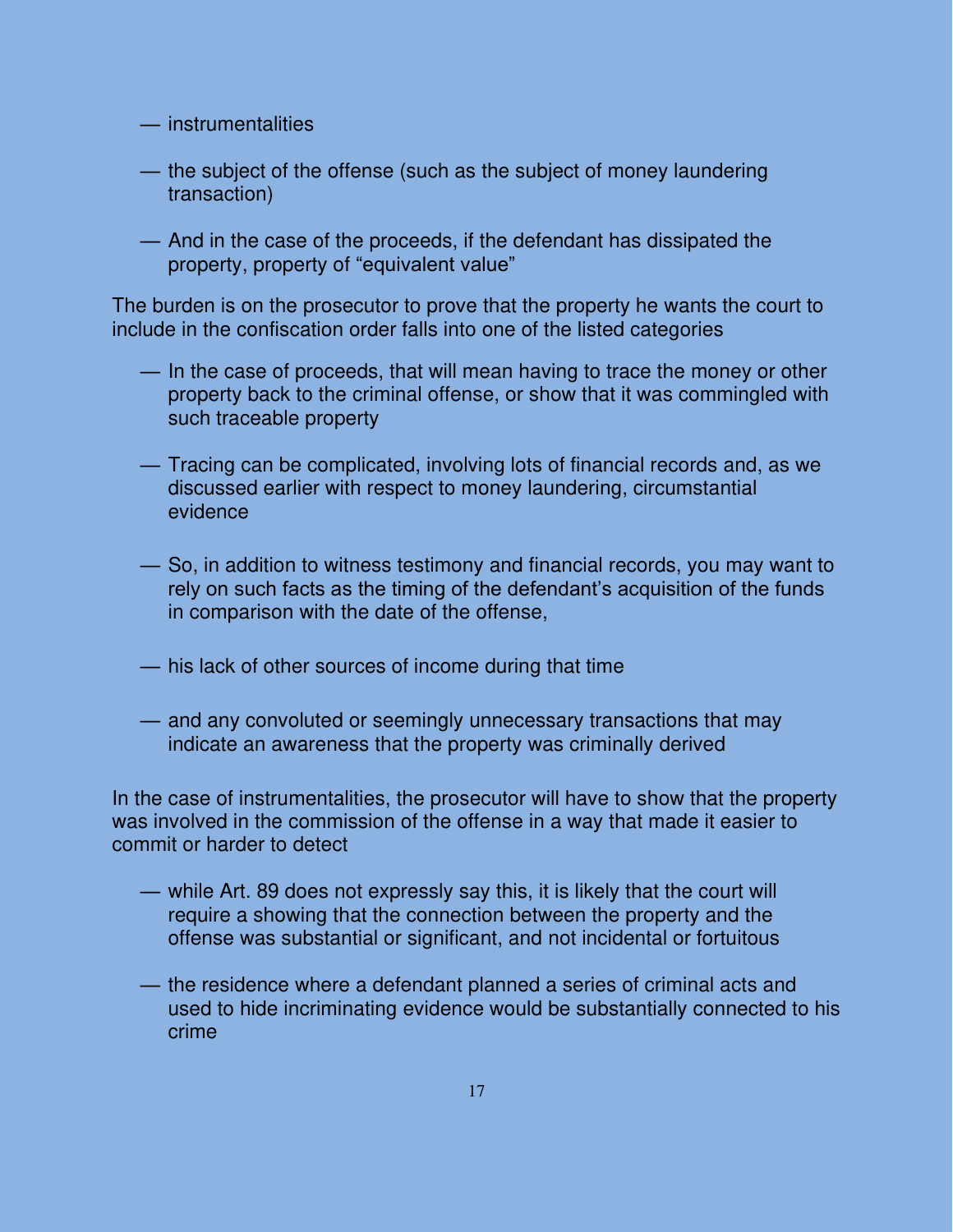— but the residence where he happened to be when he received one phone call, or where he kept the car that he drove to scene of the crime, might not

### **Extended confiscation**

As I mentioned earlier, in some countries, the confiscation order is limited to the property derived from, or used to commit, the specific offense for which the defendant is convicted

- if he is convicted of robbing a bank on Monday, and taking 10,000 euros, the confiscation order will be limited to the 10,000 euros that he stole on that occasion
- even if he stole another 10,000 euros from another bank on Tuesday unless he was also convicted of that offense
- that is the rule, for example, in the United States

In other countries, where there is an "extended confiscation" statute, the court will be able to order the confiscation of all of the proceeds of all related crimes that the defendant may have committed once he is convicted of one of those crimes.

As I said earlier, it appears that Art. 89, like the law in the US, is limited to the offense for which the defendant was convicted.

### **Non-conviction-based confiscation**

Sometimes it is not possible to obtain a criminal conviction

- in which case it will not be possible to obtain a criminal confiscation order as part of the defendant's sentence
- many countries, however, have a procedure that allows the court to make a confiscation order without the need for a criminal conviction
- these are called civil or "non-conviction-based" or "NCB" confiscation orders
- In the United States, NCB confiscation is fully part of the statutory scheme and is used all the time in appropriate cases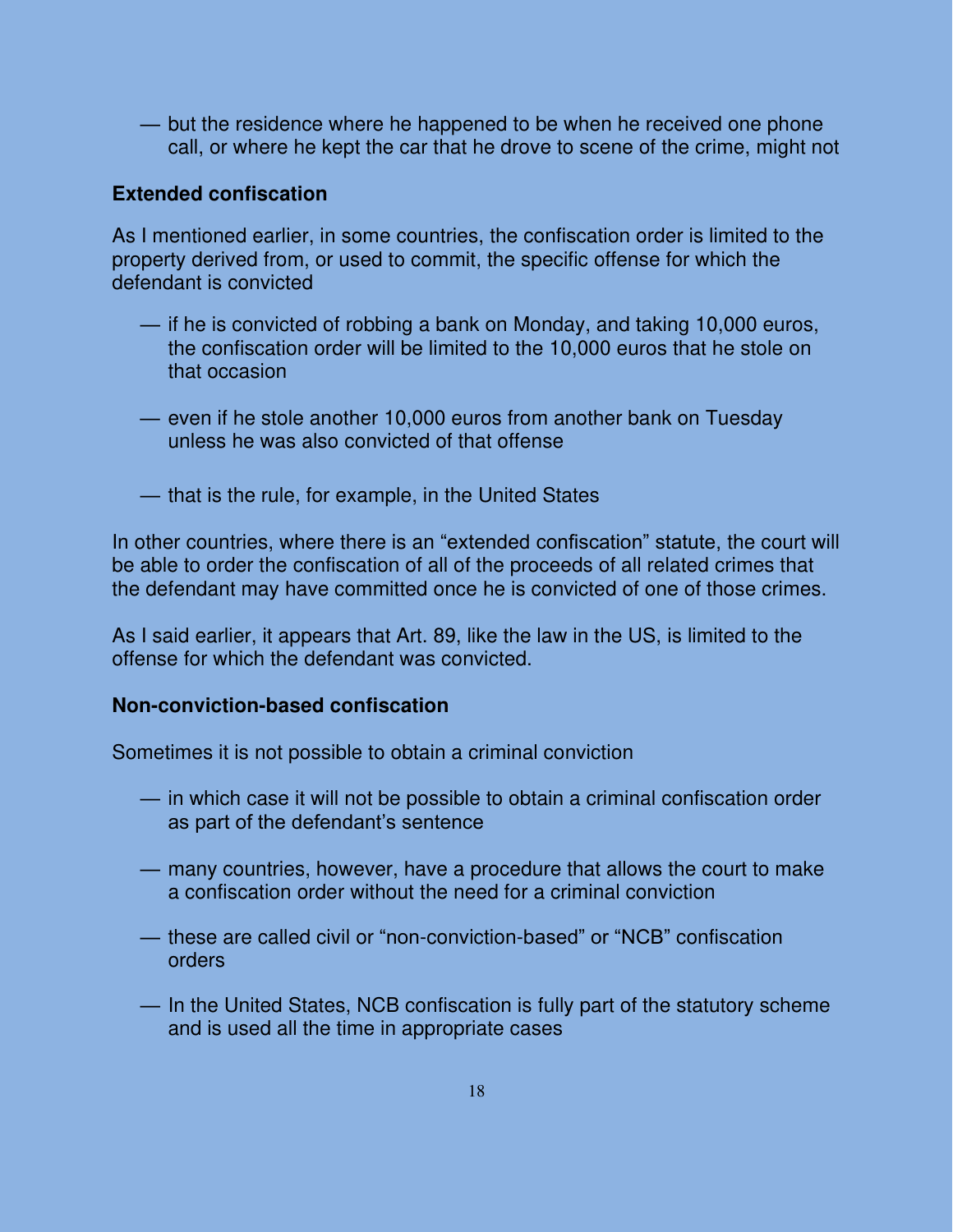When would you use NCB confiscation?

## **Examples**

- 1. when the wrongdoer is dead or is incompetent to stand trial;
- 2. when the defendant is a fugitive or a foreign national beyond jurisdiction of your court, but the property is in your country;
- 3. when the statute of limitations has run on the criminal case;
- 4. when we have recovered the property but do not know who committed the crime giving rise to the forfeiture;
- 5. when the defendant is convicted of a crime different from the one giving rise to the confiscation, and you don't have extended confiscation authority;
- 6. when the defendant has already been convicted in another country and there is no need to bring a sequential prosecution;
- 7. when there is no criminal case because the interests of justice do not require a conviction;
- 8. when the evidence is insufficient to prove that the defendant committed the offense beyond a reasonable doubt but sufficient to establish the crime and the connection between the property and the criminal on a balance of the probabilities;
- 9. when the defendant uses someone else's property to commit the crime
- 10. when the criminal case will not be concluded for a very long time, and there is a need to recover the property sooner rather than later

Art. 89 authorizes NCB confiscation, but unfortunately it is not available in all of these instances

- to the contrary, NCB confiscation is available only if the perpetrator "is unknown" or has died
- moreover, you may use NCB confiscation only to recover the proceeds of crime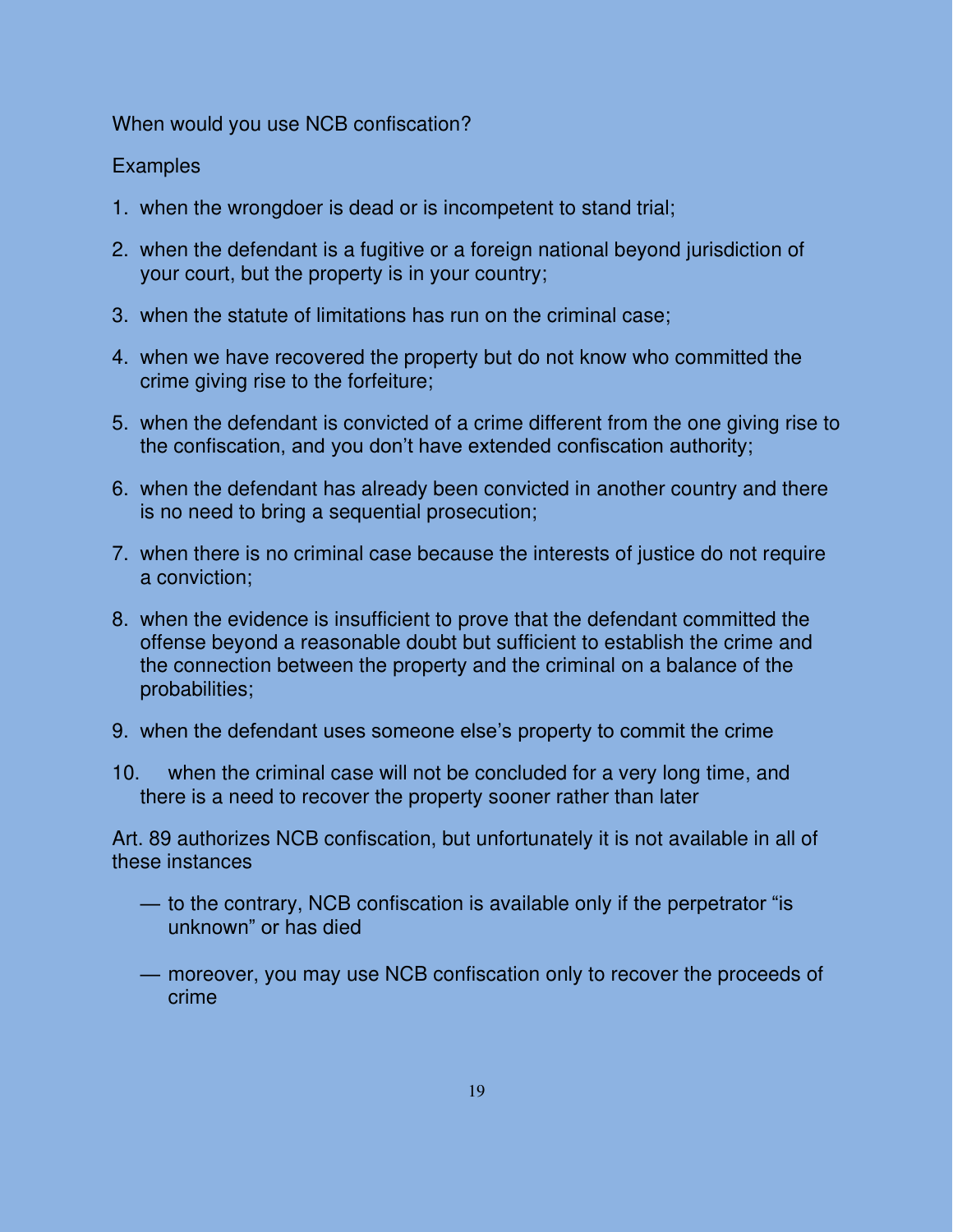- it does not apply to instrumentalities, and it does not apply to property of equivalent value that is not traceable to the offense
- nevertheless, in the instances where it does apply, NCB confiscation is a very valuable law enforcement tool

The important thing to know about NCB confiscation is that it doesn't require a conviction or even a criminal case,

— but the Government still has to prove that a crime was committed, and that the property was derived from that crime

### **Rights of third parties**

There are times in criminal cases when the property you want to confiscate belongs not to the defendant but to a third party

- For example, the defendant may have transferred the proceeds of his crime to his children, or used it to pay his lawyer, or pledged it as the security for a loan
- Art. 89 takes these situations into account by providing for limited protection for third parties from a confiscation order

Under Art. 89, property must be exempted from a confiscation order – even if it constitutes the proceeds of crime or an instrumentality or the subject of a money laundering offense

- If it was acquired by a third party who was unaware of the illicit origin of the property
- And who obtained it in exchange for goods or services of equivalent value
- This applies in both criminal cases and in NCB confiscation cases

So, if the defendant used his criminal proceeds to buy a boat, the boat may be subject to confiscation as property traceable to the offense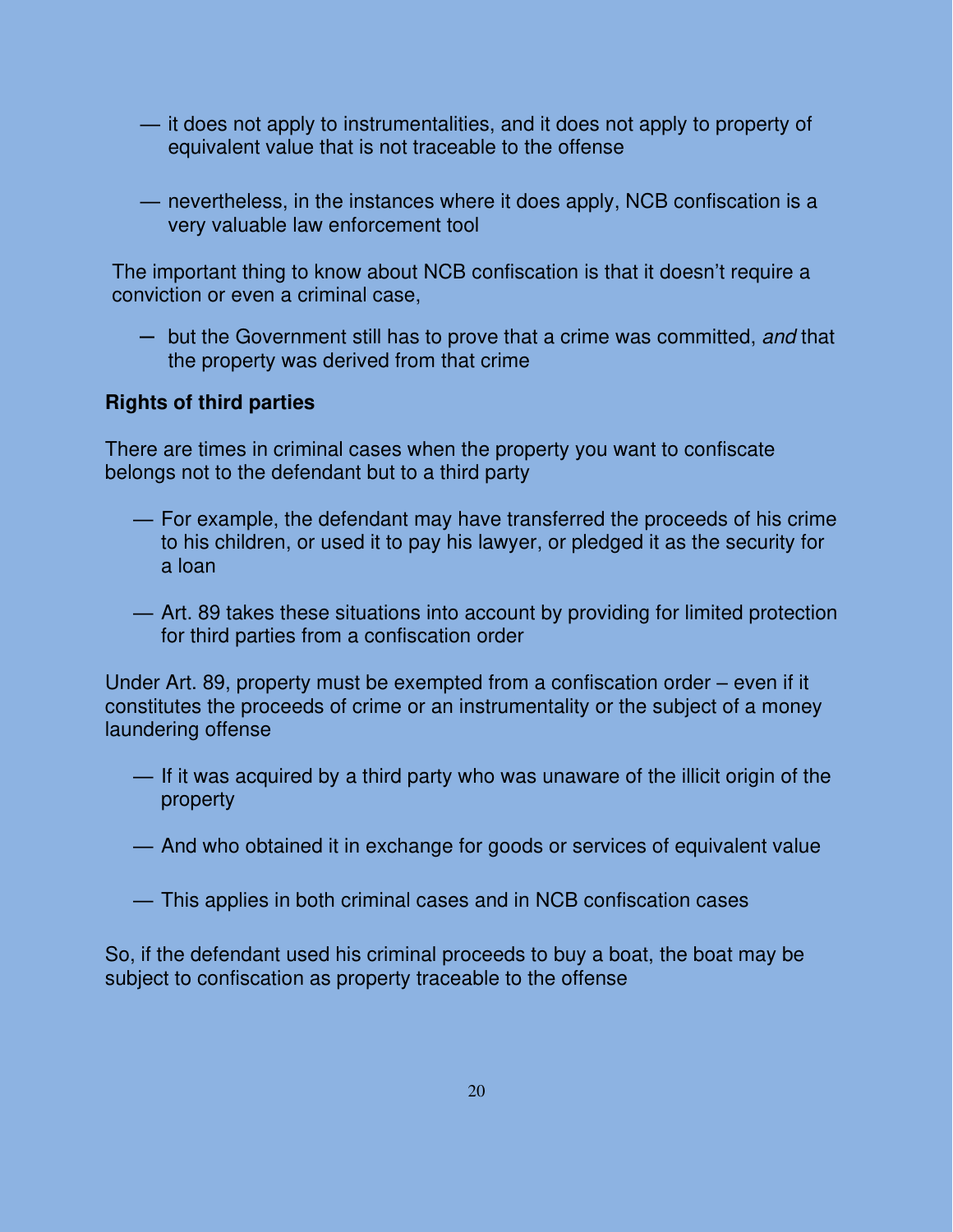- But if the boat is missing, the Government could not confiscate the money in the hands of the boat seller if he was unaware, when he sold the boat, that he was receiving criminal proceeds in return
- Likewise, the lawyer who provided legal services to the defendant would be able to keep his payment, assuming he did not know that the property was the proceeds of crime
- And the person who extended a loan to the defendant, accepting a secured interest in the property in return, would also be protected to the extent of his secured interest

But this provision protects only bona fide purchasers who acquire the property for equivalent value

- It does not protect donees, such as the defendant's wife or children who received the property as a gift
- And it does not protect persons who knew that they were receiving criminal proceeds, or who did not pay fair market value for the property.
- Regarding the last point, courts generally honor only arm's length transactions and disregard sham transactions between related parties such as spouses
	- o United States v. Smith, 953 F. Supp.2d 1260, 1268 (M.D. Fla. 2013) (entity that defendant used to receive the money he fraudulently obtained from victims had no claim because it did not receive the money in an arm's length commercial transaction);
	- $\circ$  United States v. Infelise, 938 F. Supp. 1352, 1368 (N.D. III. 1996) (wife is not a bona fide purchaser of property husband placed in her name because she gave nothing of value in exchange for the property);
	- $\circ$  United States v. Allmendinger, 2012 WL 966615,  $*2$  (E.D. Va. Mar. 21, 2012) (defendant's mother, who received forfeited truck as a gift, could not be a bona fide purchaser for value);

There is one type of innocent third party who appears not to be covered by the statute.

— Suppose the defendant commits a crime using his neighbor's car